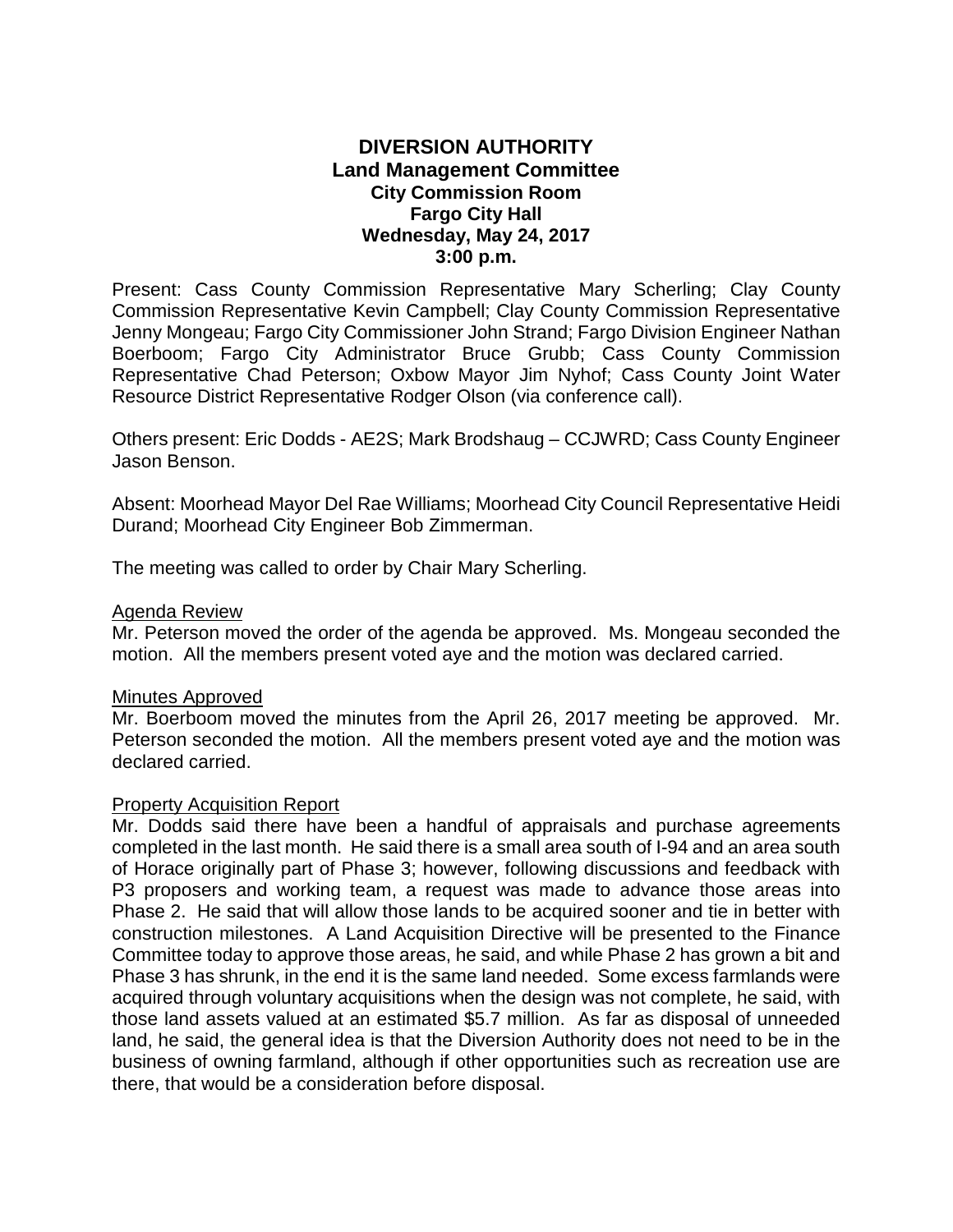In response to a question from Ms. Scherling about how to avoid the long detour in the intake area on County 17 because the bypass is not done, Mr. Dodds agreed this needs to be avoided in the future. He said there were debates and decisions made about the timing of the bypass. The bypass will be constructed later this summer, he said; however, the situation exists where the Corps contractor will be shutting off the road as early as next week resulting in a six-mile detour.

Mr. Benson pointed out this is one of the most complex areas of the whole project. He said it is the interface of the Corps project and P3 Diversion component at the inlet control structure and multiple activities will be happening over the next several years. He said Ames Construction, the inlet control structure contractor, has concerns with the significant amount of dirt to be moved. They have to cut into about a 1,000-foot section of County Road 17, remove it down anywhere from 6-8 feet to 16-20 feet, with the deepest point about 28 feet, and then slope it back at a 7 to 1 slope, he said. This is a significant amount of excavation, he said, and that dirt is needed for other components which makes this all very complex. Building an alternate temporary bypass is not realistic, he said. Plans will continue to complete the permanent bypass in late September/early October, he said, and while the timing will not satisfy all the ag producers, it should help those in that region in time for the corn/bean harvest.

Mr. Boerboom pointed out that County Road 17 will not be the only one that will be detoured and it looks like more outreach will be important.

Mr. Brodshaug said Federal government, permit issues and the stop and start decisionmaking process have been a problem with land acquisition and there have been varying decisions on what will be done in any given year. Going forward, he said, there needs to be more time built in between when the design is complete to the point where it is known what needs to be purchased and the start of construction. He said a longer window is needed for acquisitions as problems result when that time gets compressed.

In response to a question from Mr. Peterson about whether the addition of the Phase 2 plus designation means work will be mobilized in that area prior to the channel being dug, Mr. Dodds said from an acquisition standpoint the work to acquire those lands will happen sooner than would have otherwise. He said from a construction standpoint, the contractors want the ability to work in different locations. He said for example, if there is a wet spring and work cannot be done in the Argusville/Harwood area, the contractor may not be able to work in Phase 1 of the project and if some of the Phase 2 lands are accelerated, there would be an opportunity to work in another area in such an event.

Mr. Strand said some members have been contacted about property that had gone through the West Fargo City Commission where the owner is building a home or farmstead right in the middle of where the diversion will be.

Mr. Dodds said that property is at the intersection of Phase 2 and 3 and as soon as the permit became known, contact was immediately made with the property owner and his attorney. He said while West Fargo may not have preferred to issue a building permit, they had no reason or authority to reject or decline it. He said it is an awkward situation where the owner seems to be knowingly choosing to build within the footprint of the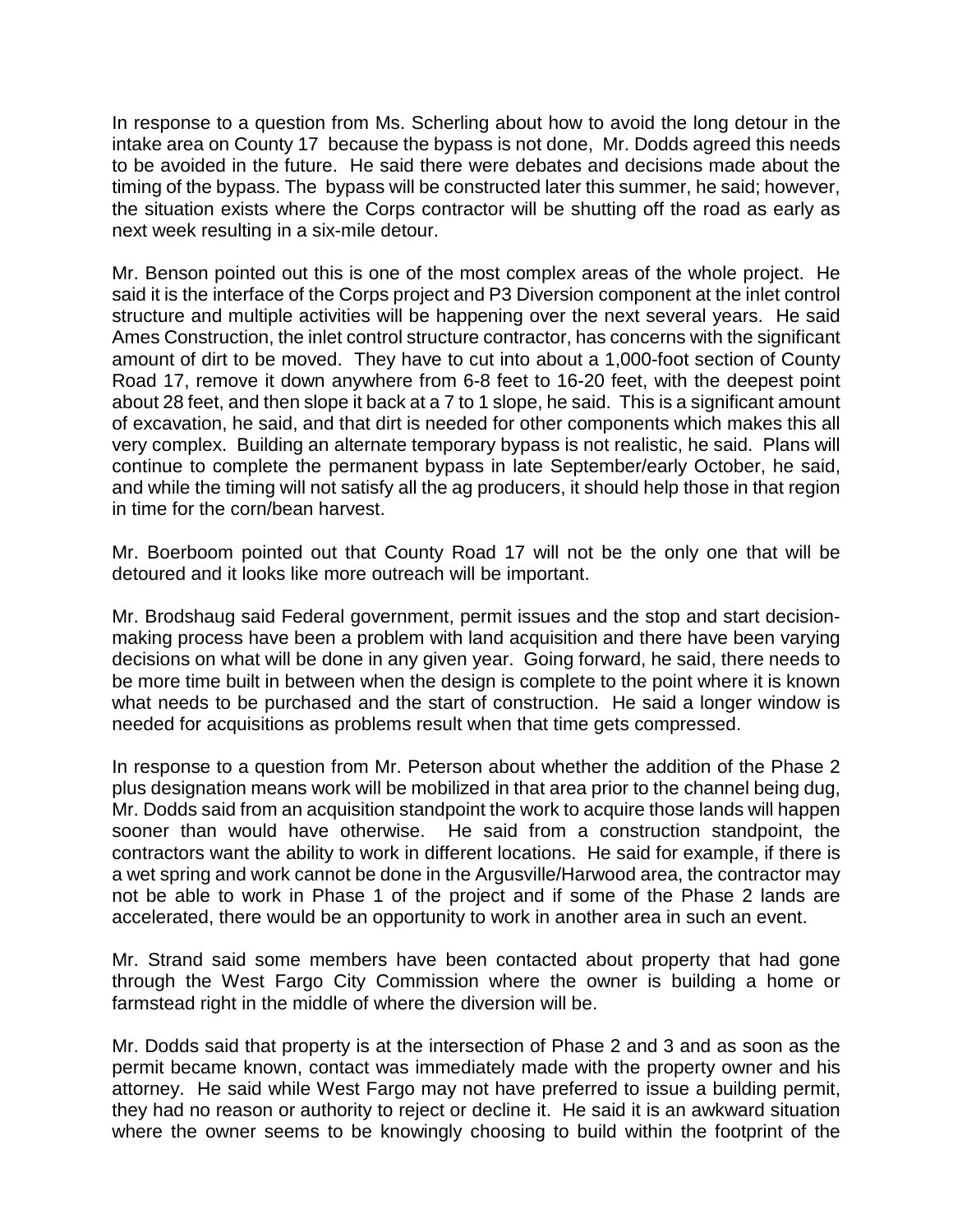project. He said the owner's intentions are not known; however, obviously it would be preferred to buy him out now rather than later. He said this property is on an opportunistic property land acquisition directive to be discussed at the Finance Committee meeting.

Mr. Campbell said for the interest of public dollars, a public project that is going through needs to have a process that does not allow someone to take advantage of it. Clay County makes use of overlays, he said, where certain things cannot go on in specified areas and that is something that may be good to consider here. A \$10,000.00-30,000.00 purchase of some acreage should not become the purchase of a three-quarter of a million dollar home, he said.

Mr. Peterson said perhaps something as simple as a Memorandum of Understanding could be put in place to put some teeth in a decision denying building permits.

Mr. Campbell said in reality an MOU is not enough. West Fargo issued a permit because they had no reason not to, he said. He said he suggests an overlay that states there is a government entity protecting this area from a certain type of development for a certain reason. Something similar could happen in any one of the properties along the 36-mile channel, he said. There is nothing in the record to say one cannot build there other than a map of a potential project, he said, so this may not be the first time this happens.

Ms. Scherling said it is important to be proactive and she would like the program management team to research this and bring it back to the committee.

Mr. Dodds said Phase 2 property owners have been contacted. He said with the CLOMAR (Conditional Letter of Map Revision) anticipated to be approved in June by FEMA, an outreach effort is underway to get the maps and letters ready to reach out to property owners on the rest of the channel, southern embankment owners and all of the staging area. Notification the CLOMAR is approved would be a first step in property acquisition defining the impact area and those people are invited to participate in one-on-one type meetings with Diversion representatives.

## CCJWRD Update

Mr. Brodshaug said there is an agreement on the last home buyout in Oxbow that is needed for the levee construction. He said that homeowner will be moving out this summer which allows for continuing the permitted east levee work. He said an assessment hearing will be held June 6th at the Fargodome. He said there was some change in legislation in North Dakota for the quick take policy for water resource districts, that would add a step that involves the County Commission. He said that change takes effect later this summer and currently things are operating under the old laws while recognizing there is a new process. County Commissioners have been invited to the CCJWRD board meeting as an informational step in figuring out a process as the new law takes effect, he said.

## Biotic and Geomorphic Monitoring Surveys and Rights of Entry in Minnesota

Mr. Dodds said the handout is a summary of the biotic and geomorphic monitoring program. He said these are surveys to establish a baseline condition for biotic information in river streams in the area, as well as geomorphic conditions. He said the idea is to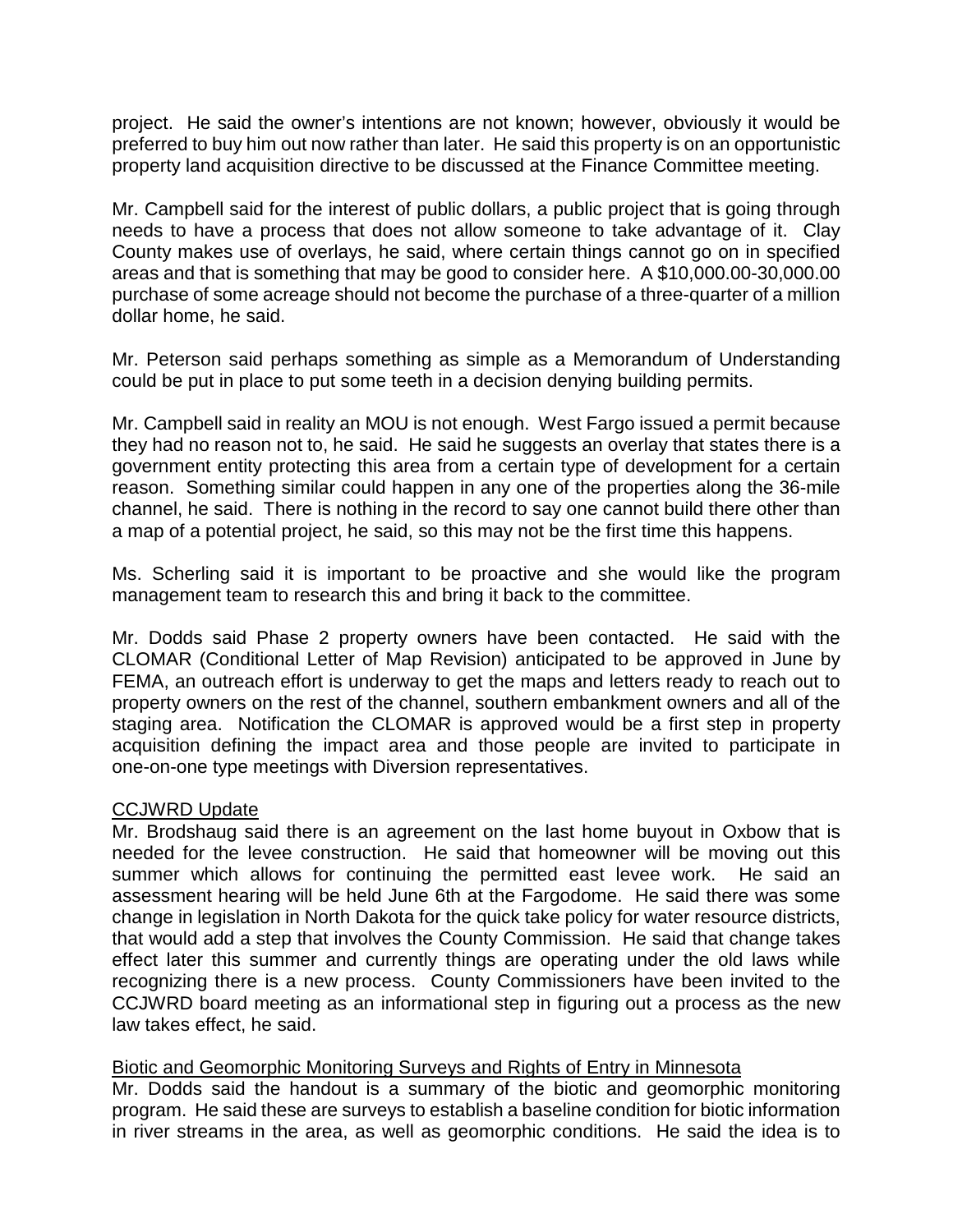establish the baseline conditions before the project operates and continue to monitor conditions over time. To do that, he said, the Corps needs access to certain properties on river ways and water corridors to conduct surveys. There has been pretty good success voluntarily with these rights of entry in North Dakota, he said, although the court process had to be used for a few recently for the Corps process to begin this summer. He said the Corps recommendation was to concentrate on North Dakota for the first goaround; however, upon reviewing the list of Minnesota properties it was recognized a good portion of those parcels were owned by the City of Moorhead or Clay County. He said coordination was done with representatives from Moorhead and Clay County to get approval for access to those city- and county-owned sites. There were discussions with Clay County about the fact that these rights will also be requested from private owners in Clay County, he said, and he asked whether that should be done now or continue to wait.

Mr. Campbell said part of the concern is at what point it potentially goes against what has been stated by the State of Minnesota in the legal process that is out there. Land acquisitions, or anything in Minnesota, have been purposefully avoided, he said. He said the question was raised that if there are landowners that want information, why isn't it being shared, he said, and that is due to being fearful of crossing that line. He said perhaps a potential way to do it is to reach out and say, yes, there is some information you may want to know about your property, and if they voluntarily ask for information, it can be shared. He said no money was paid for any easements on city or county land; it comes down to what is done with the private landowner and violating any potential Minnesota rules. He said if landowners want to know what the plans for their property are, they should be allowed to know that.

Mr. Dodds said he had discussions with attorneys at Ohnstad Twitchell, who have been working on behalf of CCJWRD and they felt the CCJWRD could make the requests on a voluntary basis. In addition, he said, litigation counsel at Dorsey was contacted and they gave a green light to proceed if the policy makers were willing to go ahead with contacting property owners. This is only about voluntary requests, he said, nobody is being asked to force a right of entry. He said if this group is OK with doing this, the question would be if it would be the CCJWRD board that would be the requestor since they have the procedure in place to make requests, or does Clay County want to play a role? He said he could draft a sample letter and sample packet.

Mr. Campbell said as far as who the requestor is, it may be best to bring something to the Clay County Board suggesting a way to make contact with folks.

Mr. Peterson said he feels the requestor should be Clay County. He said with the support of the CCJWRD, Clay County needs to be in charge of it. It would be better if it comes from their local elected officials, and it is valid symbolism, he said.

Mr. Brodshaug said there have been many questions in the last couple of months from people in the staging area looking for early buyouts. He said on the Clay County side too, people likely want buyouts on their own time schedules rather than a construction schedule. He said he would encourage a look at early voluntary acquisitions on the Clay County side.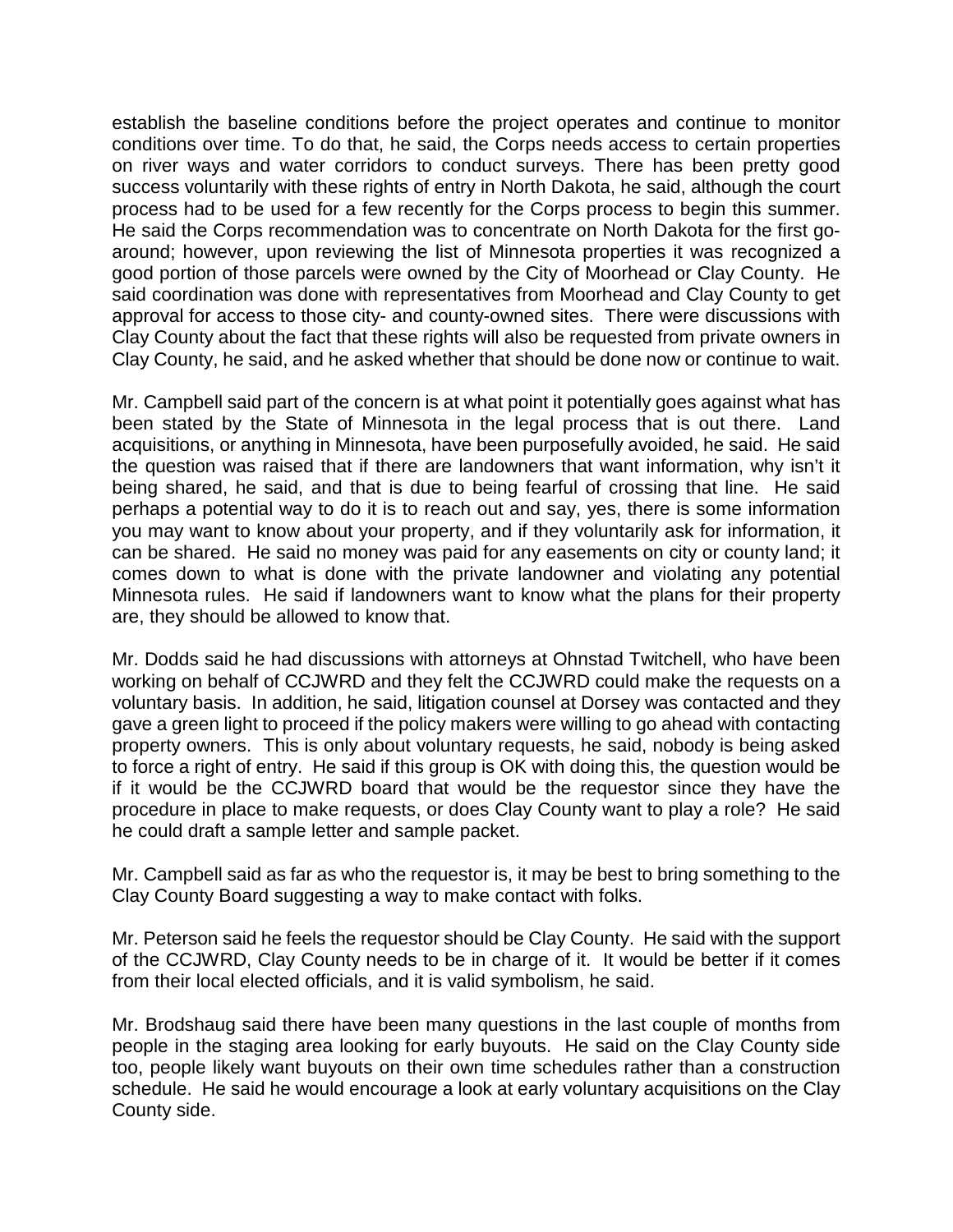Mr. Campbell said he would not want to get into the position of soliciting early acquisitions as an option, not knowing if it is crossing the line.

Mr. Peterson said he agrees it would be best not to have that talk yet. He said he thinks it is silly that information cannot be volunteered if asked and struggles not telling people information. He said known information should be shared with those impacted.

In response to a question from Ms. Mongeau as to if it is a green light if people want their property acquired, Mr. Campbell said it should be considered the same as under the Hardship Policy. He said if property owners in Clay County independently get additional information they want through this voluntary process and they decide they do not want to wait, then it seems appropriate to give them those same opportunities that Cass County landowners have. The process has to be generated by property owners, he said. As long as legal counsel says yes, under that circumstance they do not feel Minnesota law is being violated, then everything that can be done, should be done to make the property owner's life easier.

Mr. Peterson agreed and said he does not want to solicit buying land; however, if landowners come forward, whether for a medical hardship or other life choice, and they come without being asked, that is a different scenario.

Mr. Strand suggested citizens be told if they want information they could go up the ladder to their own leadership, such as the DNR and state leaders. He said those affected should let them know they are being put in a precarious situation due to the lawsuits and lack of permits.

Mr. Dodds said anything being done now in Minnesota is voluntary. He said property owners have reached out, and under those circumstances it can be clearly explained that it is the Diversion Authority that has to buy these properties and they have assigned that role to the CCJWRD Board, which has the ability to buy property in Minnesota on a voluntary basis. He said the Minnesota entity that may end up buying land in Minnesota has not been established yet and for the sake of timing, the CCJWRD continues to do those acquisitions, even the voluntary ones in Minnesota.

## Flowage Easement Valuation Proposal

Mr. Dodds said the proposal from Crown Appraisals, Inc. is a draft for awareness, not action. He said there continues to be questions from people in the staging area about the value of a flowage easement and while there have been estimates over time, the question needs answers. He said with the CLOMAR model to be approved sometime in June, a path is being laid out to establish the value of flowage easements. He said Crown Appraisals, Inc. has been used on the Diversion channel and has a good reputation in the rural community and has developed the proposal to establish a value of flowage easements for the project. He said there is a healthy fee; however, the appraiser feels their report from this study would be sufficient to use to actually acquire the easements. In the absence of this report, he said, the path has been to get appraisals on every individual property, which would probably cost more than \$2 million in appraisal fees. He said in order to give Crown Appraisals the green light, the CLOMAR model needs to be approved and NDSU's Ag Econ Department will need to update their study based on the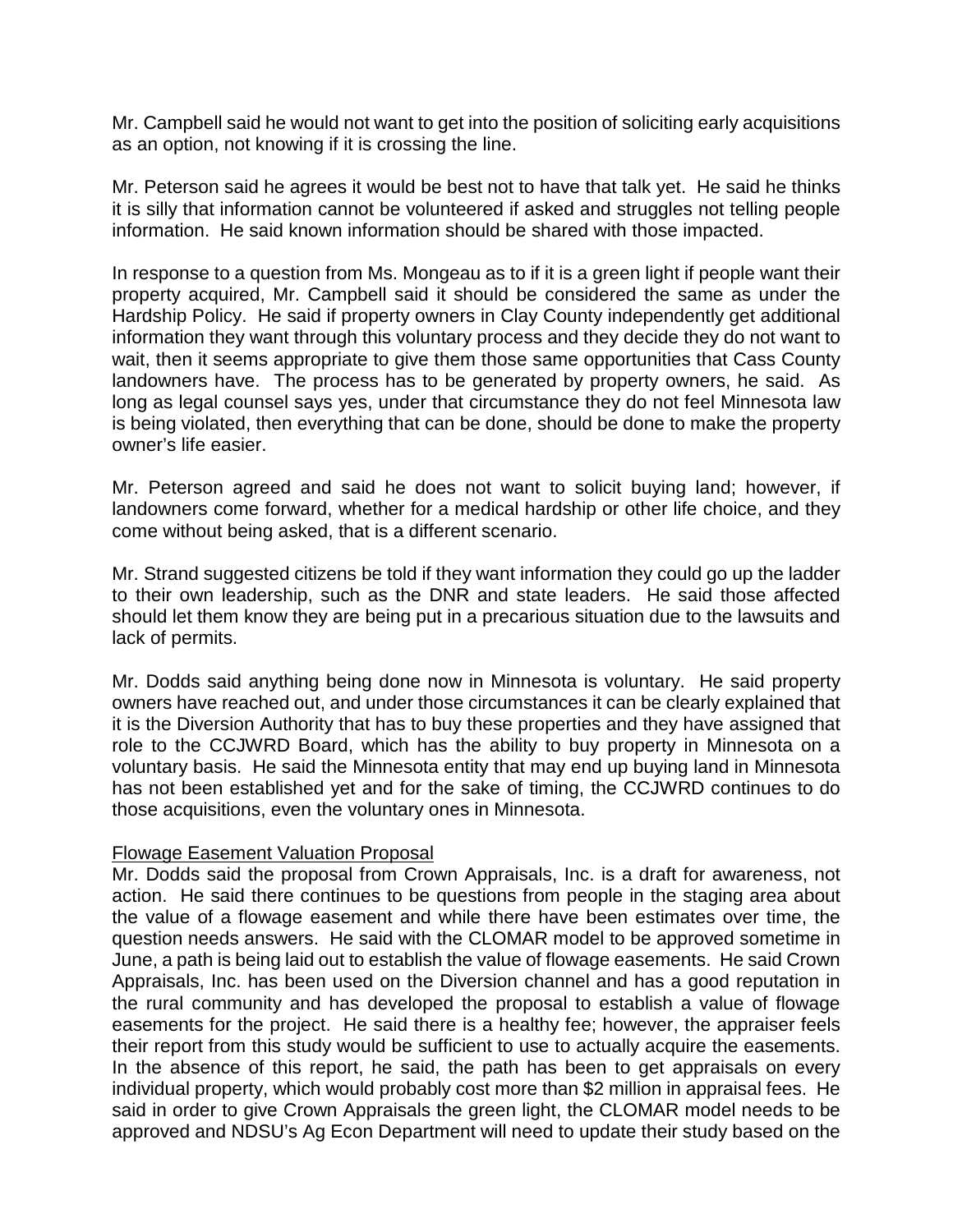latest hydraulic model. He said the Corps has the proposal for their review and it has been in front of the attorneys so some variations may be expected.

In response to a question from Ms. Scherling on the treatment of individual variances, Mr. Dodds said this will be specific to farmland, not structures. He said they are proposing a foundational report that combines the methodology, background research, actuarial analysis, statistics, sales history, etc., and then for each quarter-section a before and after value will be produced along with a summary report specific to that quarter-section.

In response to a question from Ms. Scherling about the large price tag, Mr. Dodds said he has been getting feedback from Steve Herzog who was referred by the Corps as an independent adviser on flowage easements and other appraisal issues and he expects Mr. Herzog will comment on the scope and fees. He said in his knowledge of the appraisal community and who is best suited to do this, he feels confident Crown Appraisals will do a good job.

Mr. Peterson said he takes the proposal as a cost not to exceed \$750,000.00, thus an hourly rate at some undetermined value deemed as fair. It does not say flat fee, he said.

Mr. Brodshaug said this is more of a professional service than a contract and Crown Appraisals has a lot of credibility in the staging area. He said if it were opened up to a big search and the work was awarded to some big firm from Minneapolis, for example, they would not be seen as credible to the property owners as a home-based firm.

Mr. Strand said as a general rule, he always values competitive bidding or RFP processes. As far as easements, he said, he would like to see the long-term effect of easements on land value in the future included in the formula. In addition, he said, not being able to build outbuildings could affect operations and what is the degree of value to that.

Mr. Dodds said loss of development rights will absolutely be considered.

Ms. Mongeau said she has heard a need to maintain a consistent level of how people are treated throughout the project. She said she feels Crown Appraisals has a great track record and rapport in Clay County. They are one of the few in the Midwest that do this type work, she stated.

Mr. Campbell said the process sounds right and he said it is important all the criteria for the federal government is being met.

#### Use and Access of Project Owned Lands

Mr. Dodds said there is a good handle on Diversion Authority owned farmland with it being turned over to Pifer's for farmland management. For other lands, he said, with natural features or recreational issues, work has started to put proposals together, he said, and whatever gets developed will be brought back to this committee.